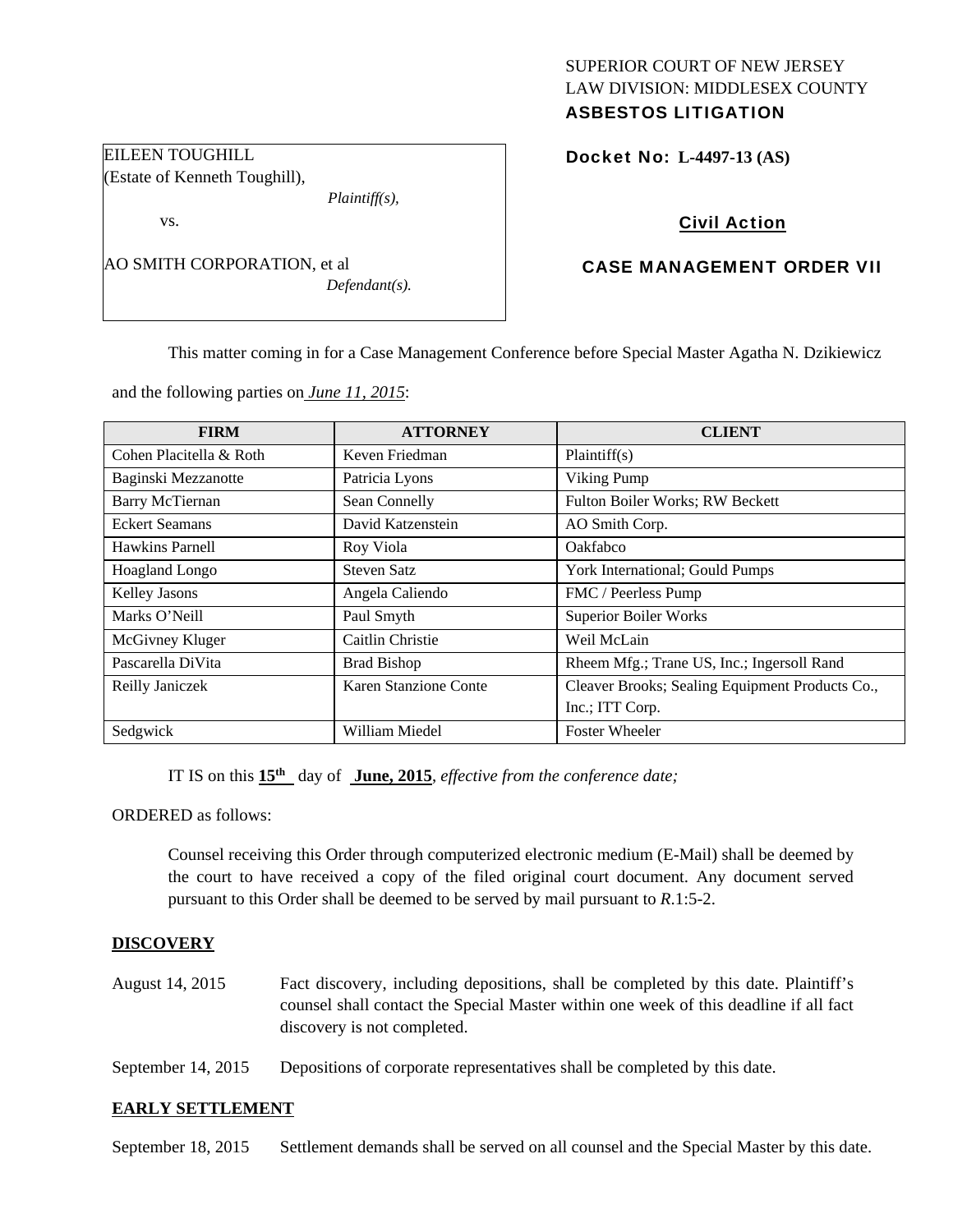## **SUMMARY JUDGMENT MOTION PRACTICE**

| September 25, 2015 | Plaintiff's counsel shall advise, in writing, of intent not to oppose motions by this |
|--------------------|---------------------------------------------------------------------------------------|
|                    | date.                                                                                 |

- October 9, 2015 Summary judgment motions shall be filed no later than this date.
- November 6, 2015 Last return date for summary judgment motions.

### **MEDICAL DEFENSE**

- September 30, 2015 Plaintiff shall serve medical expert reports by this date.
- September 30, 2015 Plaintiff is to arrange for the transfer of pathology specimens and x-rays, if any, by this date.
- December 31, 2015 Defendants shall identify its medical experts and serve medical reports, if any, by this date. **In addition, defendants shall notify plaintiff's counsel (as well as all counsel of record) of a joinder in an expert medical defense by this date.**

### **LIABILITY EXPERT REPORTS**

- September 30, 2015 Plaintiff shall identify its liability experts and serve liability expert reports or a certified expert statement by this date or waive any opportunity to rely on liability expert testimony.
- December 31, 2015 Defendants shall identify its liability experts and serve liability expert reports, if any, by this date or waive any opportunity to rely on liability expert testimony.

### **ECONOMIST EXPERT REPORTS**

- October 30, 2015 Plaintiff shall identify its expert economists and serve expert economist report(s), if any, by this date or waive any opportunity to rely on economic expert testimony.
- December 31, 2015 Defendants shall identify its expert economists and serve expert economist report(s), if any, by this date or waive any opportunity to rely on economic expert testimony.

### **EXPERT DEPOSITIONS**

January 22, 2016 Expert depositions shall be completed by this date. To the extent that plaintiff and defendant generic experts have been deposed before, the parties seeking that deposition in this case must file an application before the Special Master and demonstrate the necessity for that deposition. To the extent possible, documents requested in a deposition notice directed to an expert shall be produced three days in advance of the expert deposition. The expert shall not be required to produce documents that are readily accessible in the public domain.

#### **PRE-TRIAL AND TRIAL**

November 12, 2015 The settlement conference previously scheduled on this date is **cancelled**.

\_\_\_\_\_\_\_\_\_\_\_\_\_\_\_\_\_\_\_\_\_\_\_\_\_\_\_\_\_\_\_\_\_\_\_\_\_\_\_\_\_\_\_\_\_\_\_\_\_\_\_\_\_\_\_\_\_\_\_\_\_\_\_\_\_\_\_\_\_\_\_\_\_\_\_\_\_\_\_\_\_\_\_\_\_\_\_\_\_\_\_\_\_\_\_\_\_\_\_\_\_\_\_\_\_\_\_\_\_\_